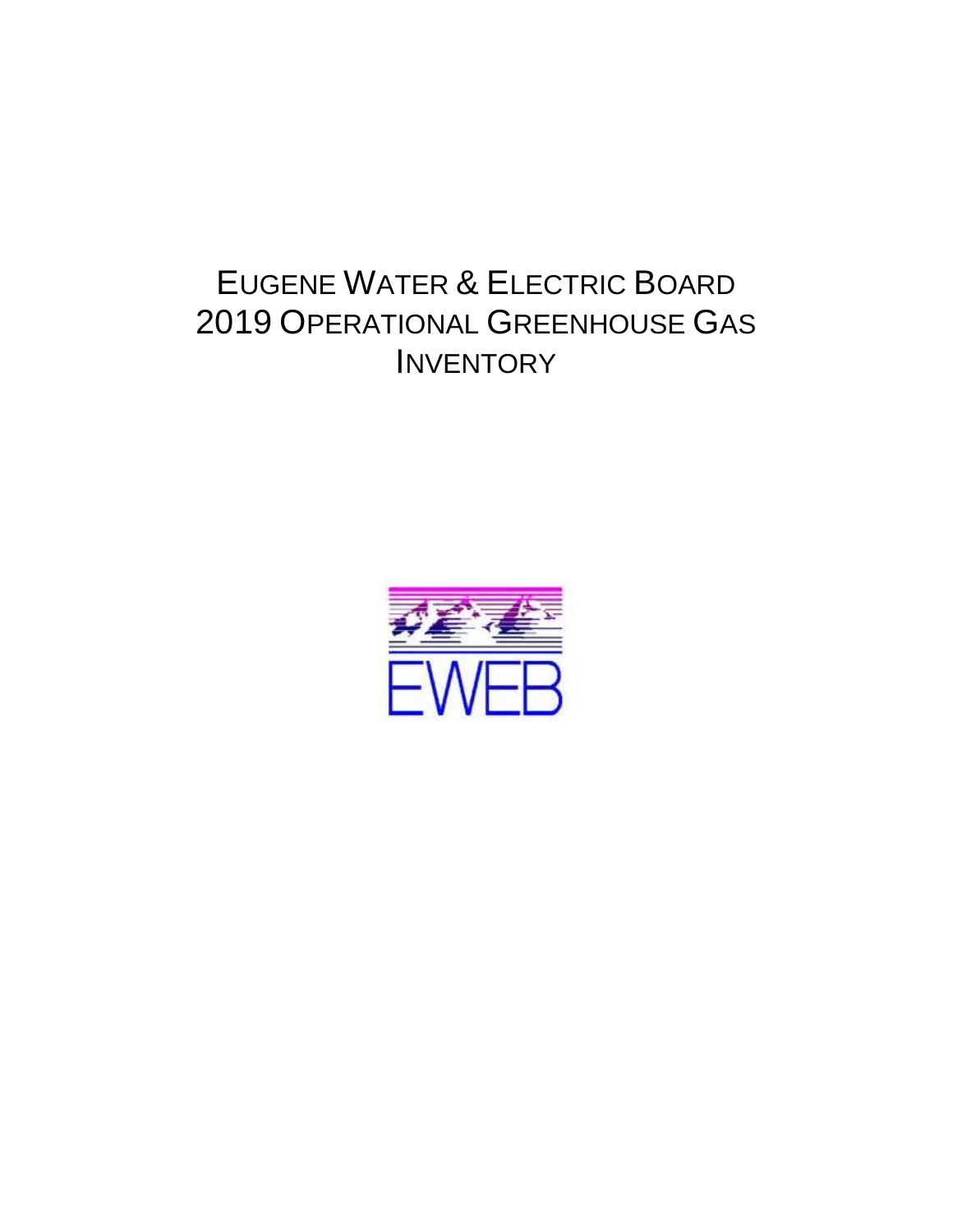#### **Executive Summary**

Between 2009 and 2019, the Eugene Water & Electric Board's (EWEB) cumulative operations based emissions (Scope 1 and 2) have decreased by 4,457 metric tons of carbon dioxide equivalent (MT  $CO<sub>2</sub>e$ ), or 39%, using location-based accounting for electricity. This decrease is primarily due to a 49% reduction in fossil fuel fleet emissions and a 33% reduction in electricity based emissions, which is largely the result of a reduction in the location-based emissions factor for electricity consumption (Figure 1). Figure 2 considers the same emissions sources, but uses the significantly lower market-based emissions factor (first made available in 2010). At the current rate, EWEB has reduced emissions by 39%, ahead of the 25% goal, and is projected to reduce emissions by 42% by 2020. Figure 12 shows the trend, using the market-based emissions factor (2010 is the earliest year with this factor) for Scope 1 and 2 emissions. At the current rate, EWEB has reduced emission by 50% and would achieve a 63% reduction by 2020.







**Figure 2. Scope 1 and 2 emissions using market-based emissions factor (first made available in 2010), 2010-2019.**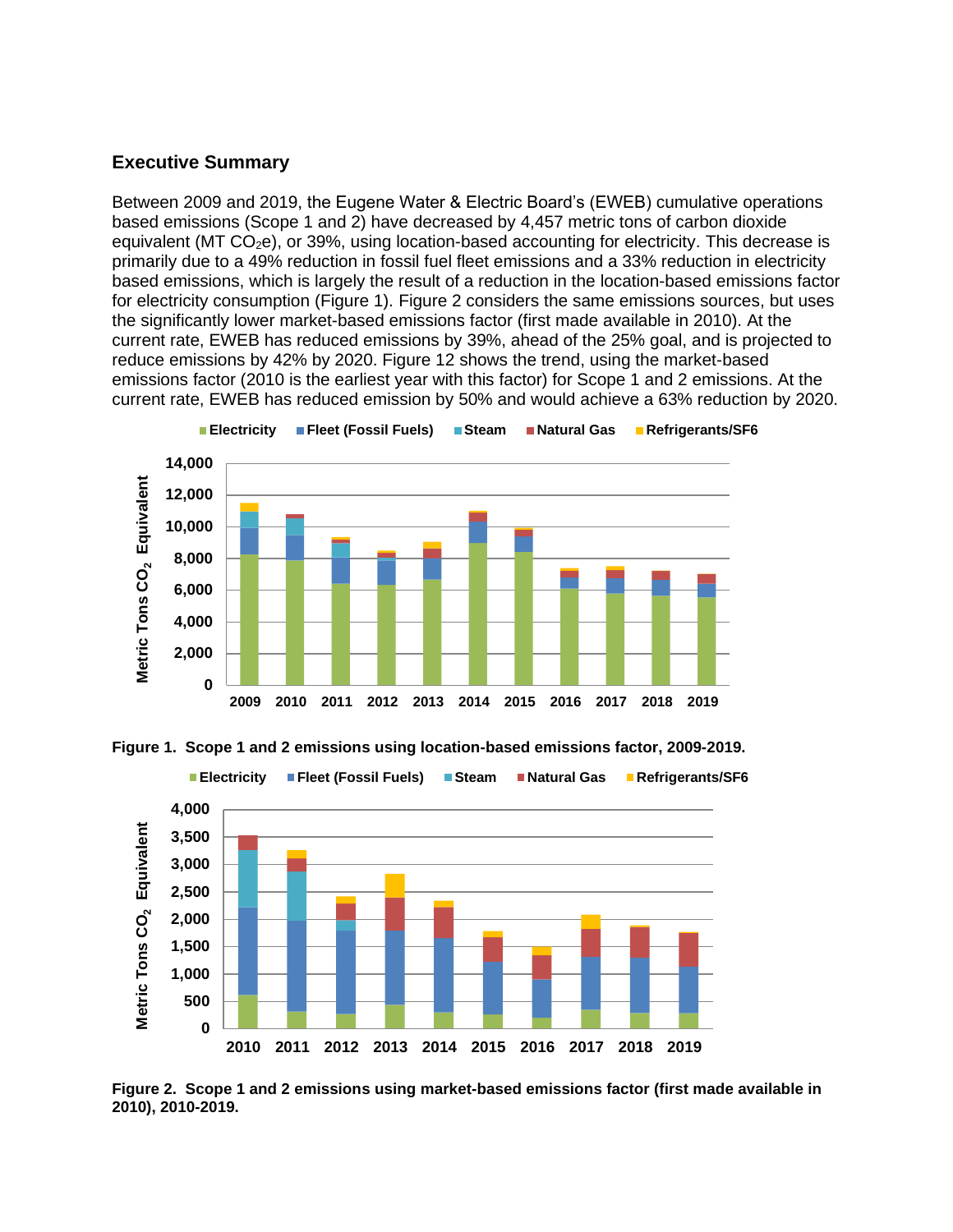### **Overview**

In order to better understand our contribution to global climate change and to measure our progress in reducing our climate impacts, EWEB annually prepares a greenhouse gas (GHG) inventory. The focus is on the GHG emissions associated with core business operations, such as fleet fuel consumption, electricity, and natural gas use. In 2011, EWEB GHG emission reduction goals were developed to set a target for reductions within our own operations. The goals are:

- By 2020 achieve greenhouse gas levels 25% below 2009 levels in all EWEB operations
- By 2030, reduce fossil fuel use by 50% (compared to 2009 levels)
- By 2050, EWEB operations will be carbon-neutral (i.e. reduce net carbon to zero)

In quantifying our operational emissions, EWEB follows the guidelines of The Climate Registry's General Reporting Protocol. Per The Climate Registry's protocol, emissions sources are divided into three reporting scopes (see Figure 3 below).

Scope 1 – This includes direct GHG emissions that originate from operations-based equipment and facilities owned or operated by EWEB, such as the stationary and mobile combustion of fossil fuels, including vehicles and generators. This also includes the fugitive release of sulfur hexafluoride  $(SF<sub>6</sub>)$  from the operation of high voltage equipment used in electricity transmission and distribution.

Scope 2 – This includes indirect GHG emissions associated with the purchase of electricity and steam for internal consumption<sup>1</sup>.

Scope 3 – This includes all other indirect GHG emissions resulting from EWEB's operational activities that occur from sources owned or controlled by another entity, such as business travel, employee commute, embodied emissions in purchased goods and services, and emissions from land-filled solid waste.



Source: WRI/WBCSD Greenhouse Gas Protocol, Corporate Accounting and Reporting Standard (Revised Edition), *Chapter 4.*

#### **Figure 3. Greenhouse gas accounting reporting scopes.**

 $1$  Natural gas consumption at the Headquarters building began in 2012, following the decommissioning of the steam plant, which had supplied steam heating for 50 years up to that point.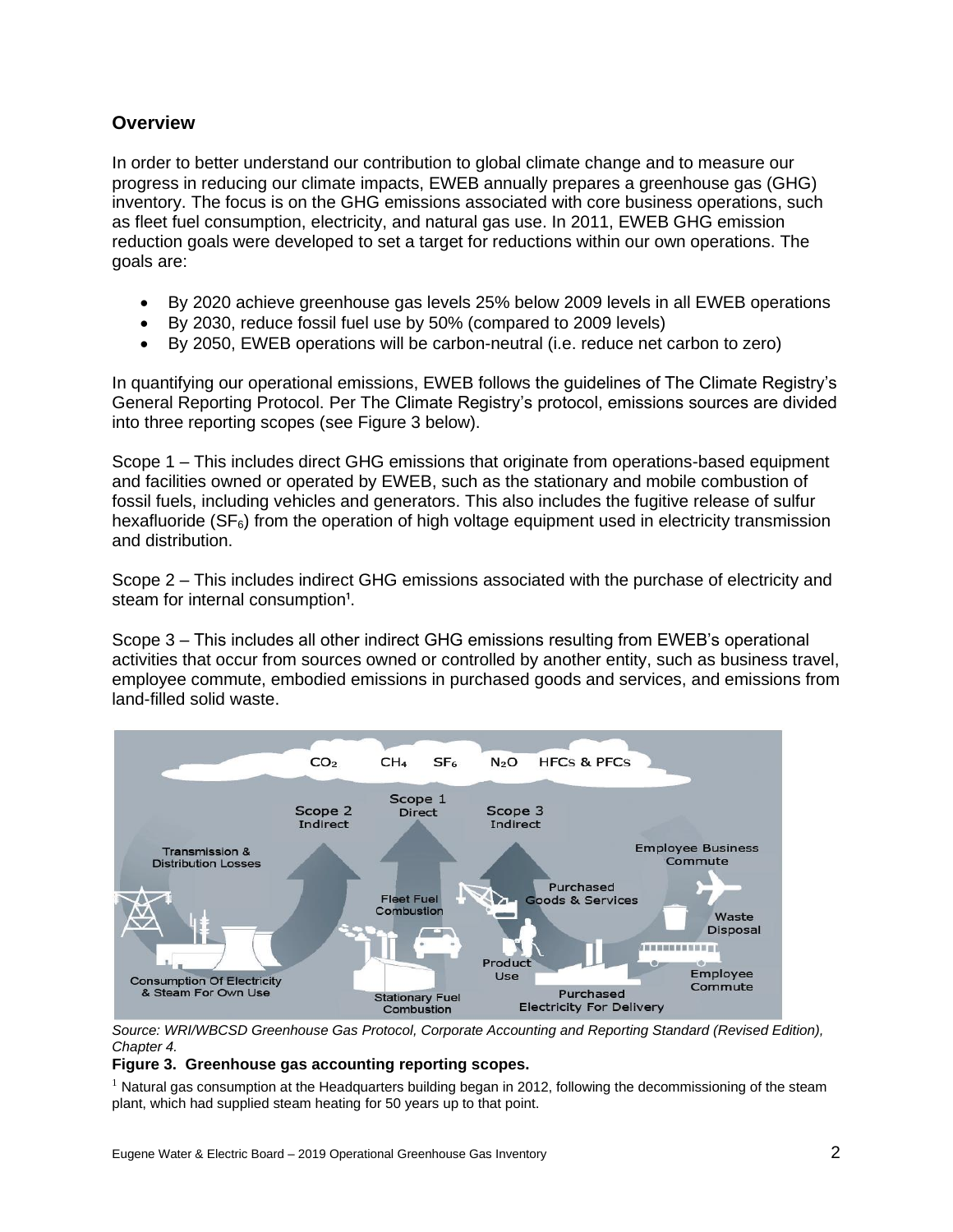This inventory estimates emissions associated with EWEB's facility operations. It is limited to EWEB facilities in the Eugene-Springfield metropolitan area and the McKenzie River hydroelectric facilities (Leaburg-Walterville and Carmen-Smith).

From 2009-2014, the largest single source of emissions associated with EWEB's operations were from our supply chain – those GHG emissions embodied in purchased goods and services. However, given the limitations of the method used to calculate these emissions, they should be considered estimates<sup>2</sup>. It has not been possible to estimate supply chain emissions since 2014 due to changes in accounting and asset management practices that occurred late in that year. Therefore, this report focuses on Scope 1 and 2 emissions, specifically those attributed to natural gas combustion by buildings, gasoline and diesel combustion by EWEB owned vehicles and equipment, fugitive releases of refrigerants and insulating gas ( $SF_6$ ), and electricity use in buildings.

EWEB's ability to manage our GHG emissions varies considerably across emission scopes. We have specific control over some sources, such as our vehicle fleet, and actively take direct steps to minimize emissions associated with the utilization of these vehicles. Influencing emissions in our supply chain is more challenging because do not control the energy and carbon intensity of our suppliers' manufacturing processes. However, we can seek to mitigate our supply chain emissions by making purchasing decisions that consider the carbon intensity of products (e.g., choosing goods with high recycled content).

# **Calculating the Carbon Footprint of Electricity Use: Location vs. Market-Based Electricity Accounting**

The most widely used standard to account for Scope 2 (Electricity) emissions is the Greenhouse Gas Protocol's Scope 2 Guidance, which directs organizations to use two methods; locationbased and market-based.

The location-based method (or regional grid) reflects the average emissions intensity of the Northwest Power Pool (NWPP). The market-based (or utility specific) method reflects emissions from the specific utility.

EWEB's market-based emissions factor is developed through the annual reporting process to the Oregon Department of Environmental Quality (DEQ), in which consumer-owned utilities, like EWEB, are required to report the megawatt hours of electricity distributed to end users of electricity in Oregon (i.e., our retail customers) and the source of that electricity. EWEB's market-based emissions factor is about 19 times less carbon intensive than the regional average and about 29 times less than the national average (Table 1 & Figure 4).

In 2019, 83% of the power distributed to EWEB's retail customers was from BPA (a combination of hydroelectric, nuclear, wind, and unspecified market purchases), 5% was from EWEB's owned hydroelectric resources, and the remaining 12% came from a combination of owned and purchased resources. The carbon intensity can fluctuate significantly from year to year based on the amount of hydroelectric power generated by BPA and EWEB's own resources. Such was the case in 2019, when the Leaburg Project was offline for the whole year and the Carmen-Smith Project experienced prolonged outages.

 $2$  The methodology for estimating supply chain carbon is Economic Input-Output Life-Cycle Analysis (EIOLCA). EIOLCA, while reputable and credible as an estimation tool, lacks precision because the analysis is not built on vendor-specific data. Therefore, the estimate, while useful for "sense of scale", is not precise.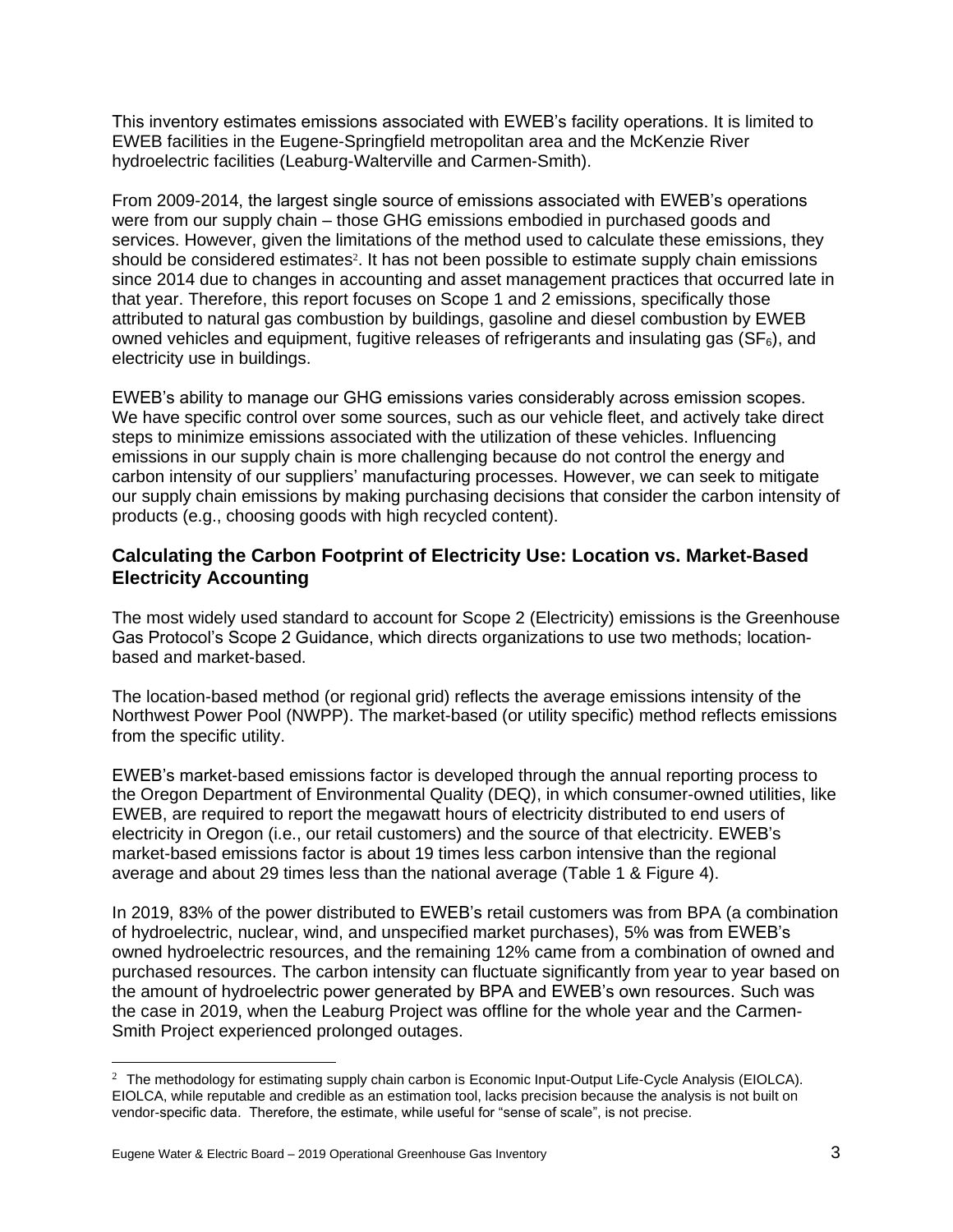| Table 1. Comparison of location-based and market-based emission factors. |
|--------------------------------------------------------------------------|
|--------------------------------------------------------------------------|

| <b>Accounting Method</b>           | <b>2019 EWEB</b><br><b>Operational</b><br><b>Consumption</b><br>(MWh) | <b>Emissions Factor</b><br>(MT CO <sub>2</sub> e/MWh) | <b>Emissions</b><br>(MT CO2e) |
|------------------------------------|-----------------------------------------------------------------------|-------------------------------------------------------|-------------------------------|
| Location-Based (NWPP) <sup>1</sup> |                                                                       | 0.292                                                 | 5,557                         |
| Market-Based (EWEB) <sup>2</sup>   | 19,029                                                                | 0.015                                                 | 285                           |
| National Average <sup>1</sup>      |                                                                       | 0.432                                                 | 8,221                         |

1. Northwest Power Pool (NWPP) and National Average emissions factors are from eGRID 2018. eGrid is the standard emissions factor in the Climate Registry's General Reporting Protocol and has been used since the 2009 baseline year. 2018 is the most recent factor available

2. The EWEB emissions factor for 2019 was not available from the Oregon Department of Environmental Quality at the time of this report. Therefore, the 2018 emissions factor was used.



**Figure 4. Comparison of market-based, location-based, and the national average emissions factors for Scope 2 (electricity) GHG emissions. Scope 1 emissions are presented for comparison purposes, 2019.**

#### **Electricity Consumption**

In 2019, EWEB buildings consumed 19,029 MWh of electricity and emitted 5,557 MT CO<sub>2</sub>e (using location-based accounting) and 285 MT  $CO<sub>2</sub>e$  (using market-based accounting). The operation of the Hayden Bridge Treatment Plant and pump stations account for the majority (65%) of EWEB's electricity consumption, at 12,500 MWh. The Roosevelt Operations Center is the second-largest source of electricity consumption (2,583 MWh), followed by the Headquarters building (2,522 MWh). Electricity use at EWEB's McKenzie River hydroelectric projects, substations, and other Eugene facilities accounted for (1,424 MWh) (Figure 5). There was a 11% reduction in electricity consumption in 2019 compared to 2009 (Figure 6).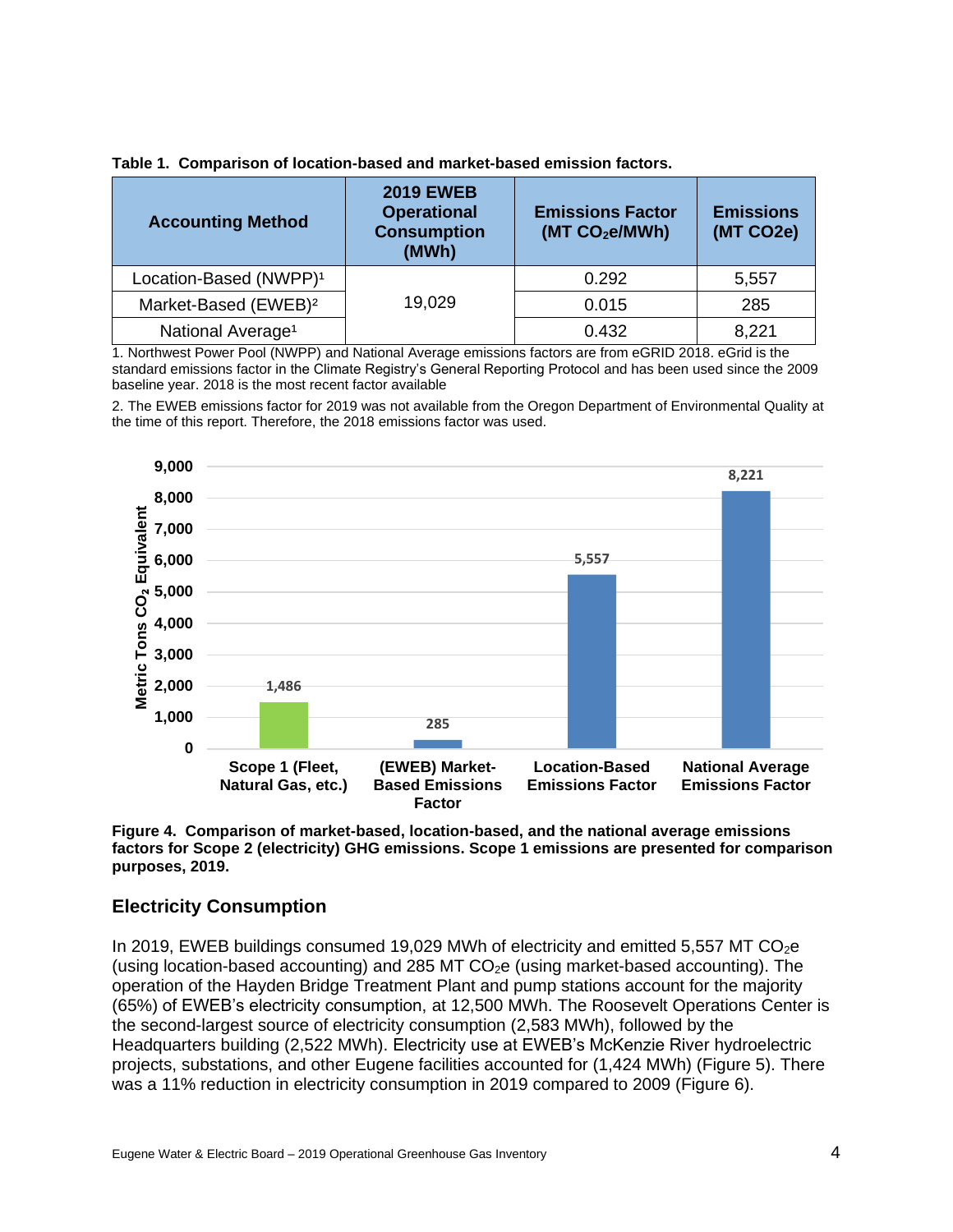

**Figure 5. Electricity consumption by EWEB facilities, 2019.**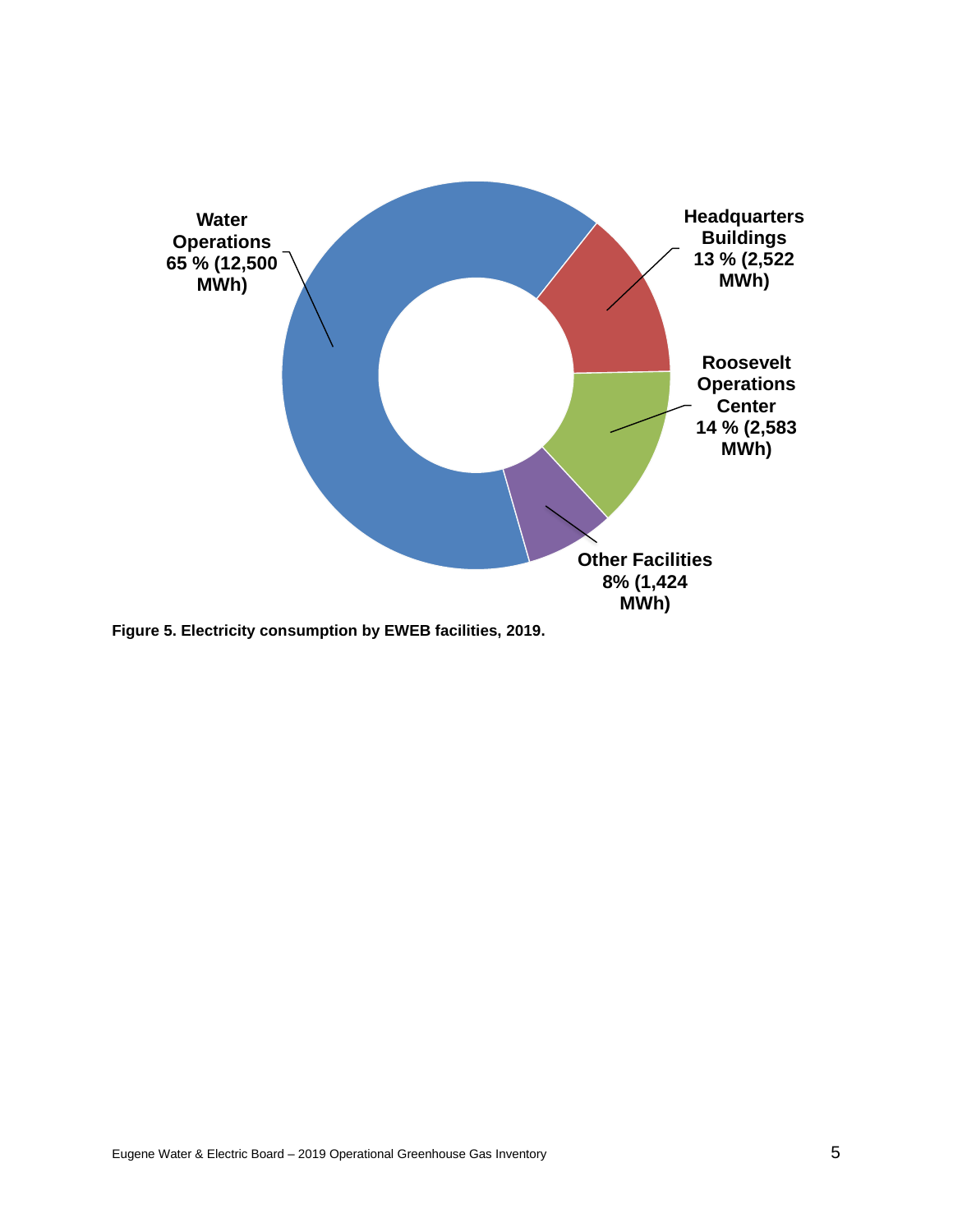

**Figure 6. Electricity consumption by EWEB facilities, 2009-2019.**

# **Natural Gas Consumption**

EWEB facilities consumed 125,512 therms of natural gas in 2019 and emitted 611 MT CO<sub>2</sub>e. Natural gas consumption at the Headquarters building and the Roosevelt Operations Center were 75,408 and 50,105 therms, respectively. Natural gas consumption at the Headquarters building began in 2012 following the decommissioning of the steam plant, which had supplied steam heating for 50 years up to that point. Although there was an 8% reduction in natural gas consumption between 2013 and 2016, there has been a 46% increase since then, primarily due to an increase of use at the Headquarters building (Figure 8).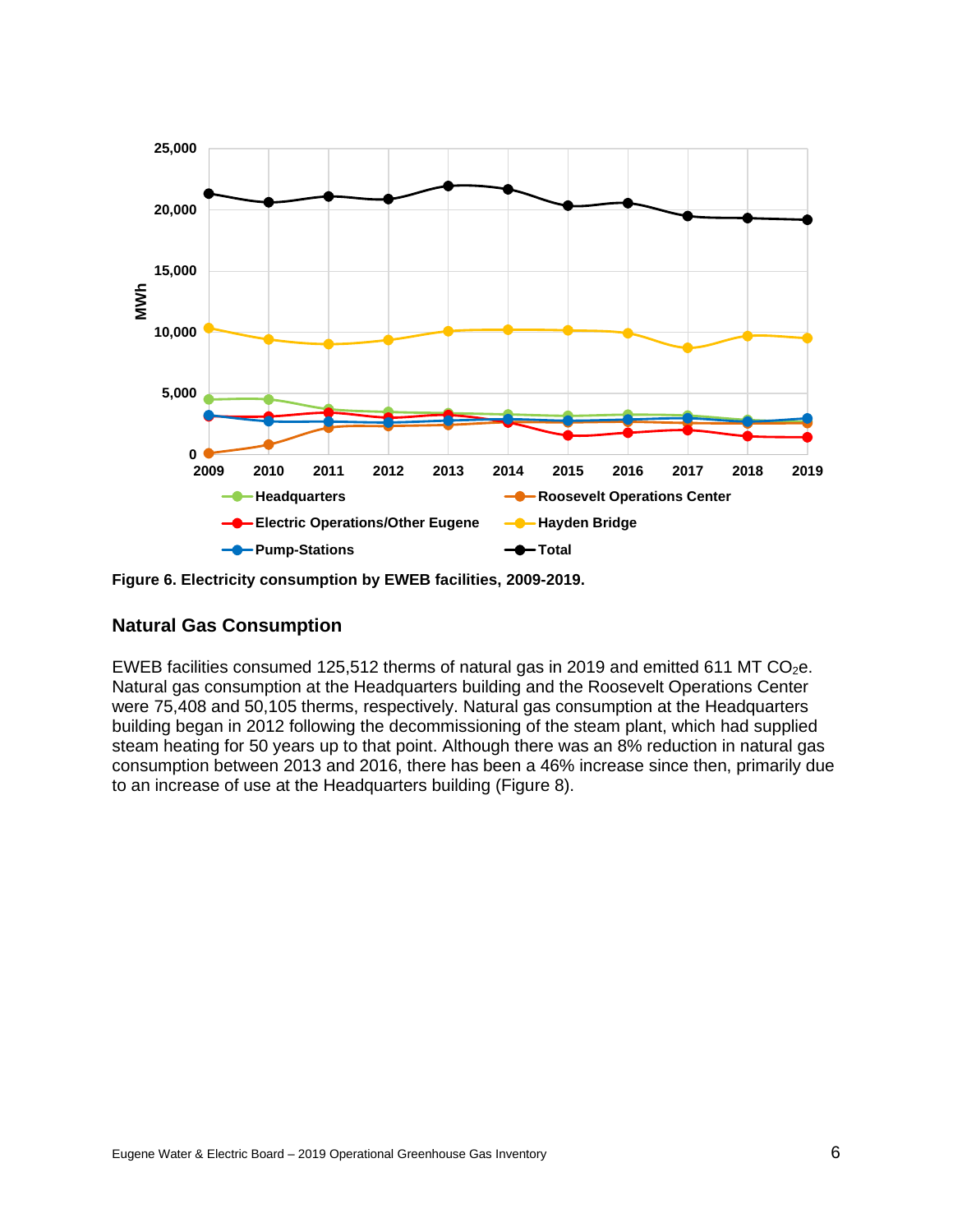

**Figure 8. Natural gas consumption at the Roosevelt Operations Center and Headquarters Building combined, 2010-2019.**

#### **Fleet Fuel Consumption**

In 2019, EWEB's fleet consumed 187,308 gallons of fuel, 49% of which was fossil fuels (gasoline and diesel) and 51% was biofuels (ethanol and renewable diesel) (Figure 9). Fossil fuel consumption accounted for 854 MT  $CO<sub>2</sub>e$  of emissions. There has been an almost thirteenfold increase in biofuel use since 2009, which has resulted in a 49% decrease in emissions during this time period (Figure 10). Although EWEB's fleet is primarily fueled by gasoline blended with ethanol (E15 and E85) and diesel blended with biodiesel (B5, B15, B30), an increased amount (80,295 gal.) of renewable diesel (R99) was purchased in 2016, which resulted in a 56% reduction in emissions and the lowest levels during the reporting period  $(2009-2019)$ , at 702 MT CO<sub>2</sub>e. As the demand for low carbon intensity (CI) fuels increased. lower blend levels of renewable diesel were purchased in 2017 and 2018 (68,039 and 60,997 respectively) due to higher cost. As Oregon's Clean Fuels Program continues to mature, the greater availability of lower CI alternative fuels are beginning to offset the added cost. In 2019, EWEB increased its blend ratios of alternative fuels by 54% over 2018. As a result, fleet-based emissions were the second lowest in the reporting period (2009-2019), at 854 702 MT CO<sub>2</sub>e.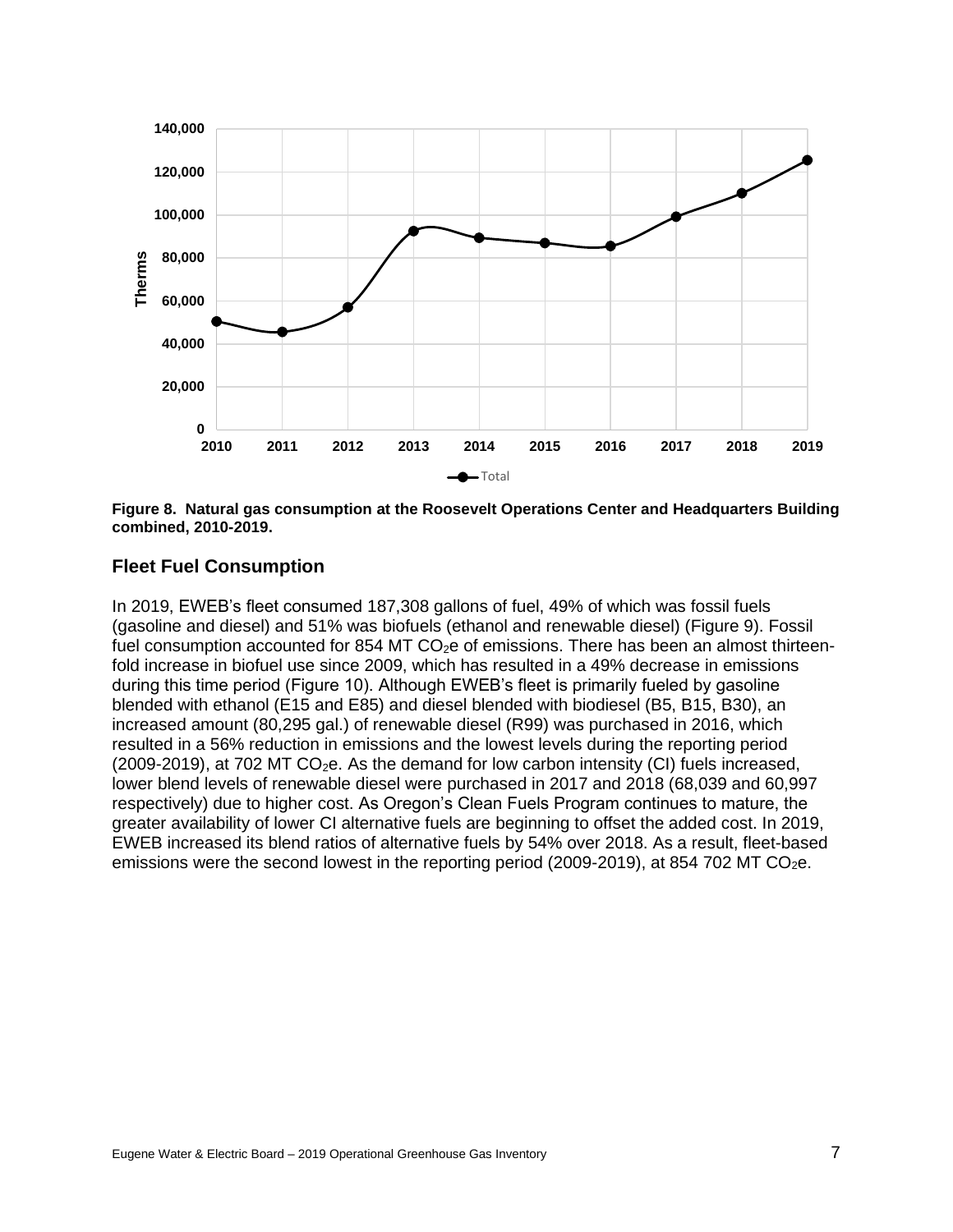

**Figure 9. Fuel consumption by EWEB's fleet, 2009-2019.**



**Figure 10. EWEB fleet emissions (fossil fuels), 2009-2019.**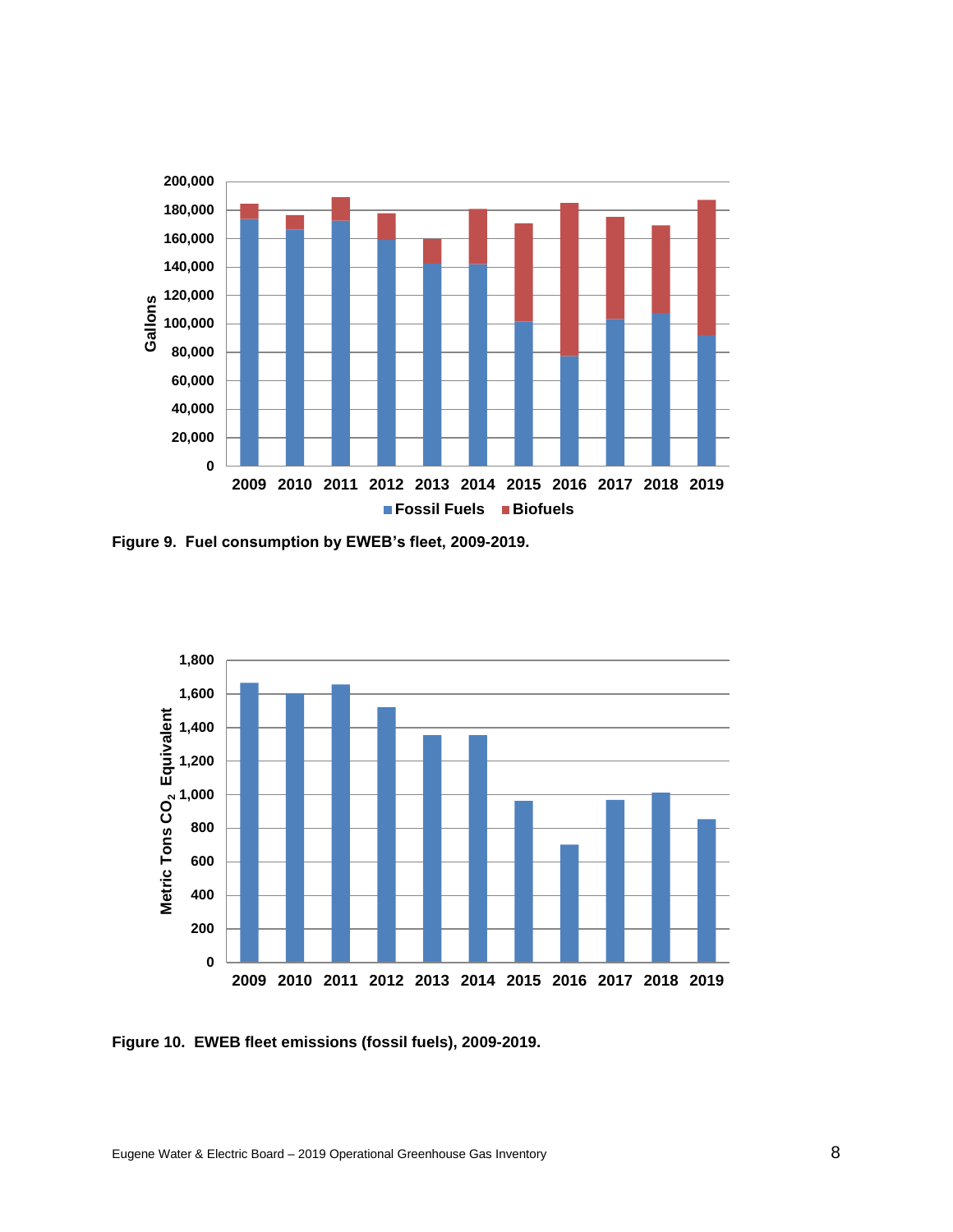### **Conclusion**

Using the location-based (regional) emission factor, Scope 1 (fleet, natural gas, etc.) and Scope 2 (electricity) emissions were 7,043 MT CO2e in 2019. However, when using the market-based (EWEB) factor they were 75% less, at 1,771 MT CO2e. Figure 11 shows the trend, using the location-based emissions factor, in Scope 1 and 2 emissions (the dashed red line) compared to historic GHG emission levels (the shaded blue area) and the GHG emission levels EWEB needs to meet to achieve emissions reduction goals (the shaded green area). At the current rate, EWEB has already reduced emissions by 39%, ahead of the 25% goal, and is projected to reduce emissions by 42% by 2020. Figure 12 shows the trend, using the market-based emissions factor (2010 is the earliest year with this factor) for Scope 1 and 2 emissions. At the current rate, EWEB has already reduced emissions by 50% and would achieve a 63% reduction by 2020. The discrepancy in emissions underscores the importance of considering both factors when conducting a GHG inventory and the context provided by the location-based factor suggests that the combination of a low carbon power portfolio and marginal changes in internal electricity consumption can translate into meaningful reductions in emissions. EWEB's fleet continues to be the component in EWEB's operations that offers the most tangible and effective emissions reduction potential. Fleet accounts for 49% of Scope 1 & 2 emissions (using the market-based factor for electricity). The 16% reduction in emissions in 2019 highlights the importance that biofuels and fuel conservation play in EWEB's emissions reduction strategy. The increase in the blend ratio of alternative fuels in 2019 suggests that this trend will continue. Although both electricity and fleet emissions are trending down, natural gas usage has increased by 46% since 2016 and has cut into those gains. This is likely due to the tenant occupying floorspace at the HQ building.

For more information, contact Lisa Krentz, EWEB's Support Services Operations Manager, at [Lisa.krentz@eweb.org,](mailto:Lisa.krentz@eweb.org) or Andrew Janos, Environmental Specialist, at [Andrew.janos@eweb.org.](mailto:Andrew.janos@eweb.org)